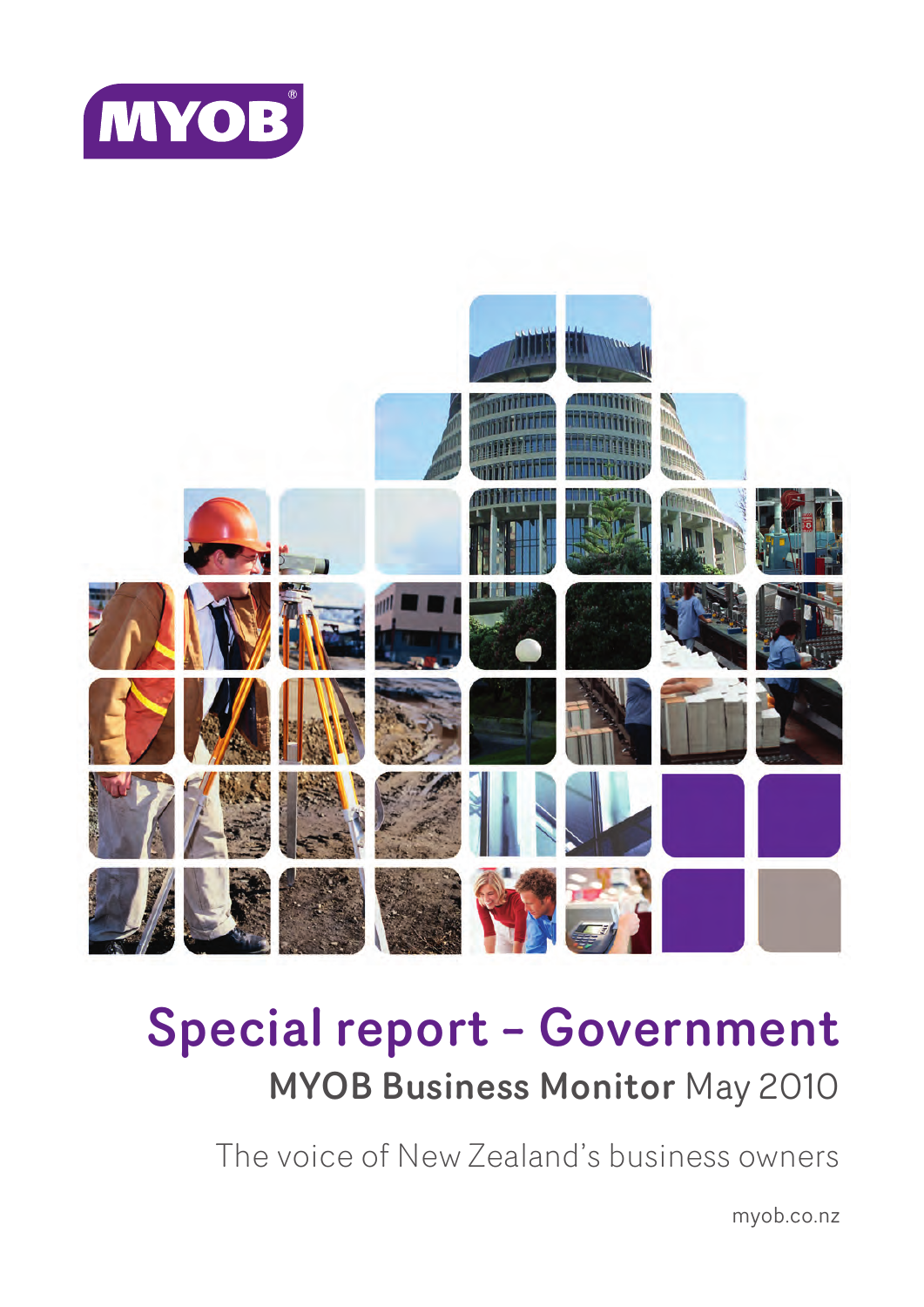# <span id="page-1-0"></span>**Executive Summary & Quick Links**

*'Knowing which Government legislation and compliance changes are relevant to my business'* is seen as the most difficult challenge of 18 nominated specific business tasks with 42% of business owners who find this task difficult (quite or very difficult).

The types of business encountering legislative and compliance difficulties are most likely to be:

- Agriculture, Forestry and Fishing (55%),
- Exporters (51%)
- Manufacturing & Wholesale (48%)
- Retail and Hospitality (46%)
- Medium sized businesses(45%)
- Micro businesses (45%)
- Start-up business <2 years old (46%)

Just under a third of New Zealand business owners surveyed are currently dissatisfied with the [Government's](#page-5-0) level of support for businesses like theirs, compared to only 19% that are satisfied.

Marginally more business owners believe that the [Government's](#page-8-0) support for businesses like theirs is better than it was a year ago with 32% seeing an improvement in March 2010, compared with 27% in November 2009. 45% of larger businesses think things are better.

One fifth of New Zealand business owners feel that the regulatory environment has become worse over the past year, and another fifth feel that it has become better. Wellington based business are the least satisfied with the regulatory environment, with only 16% seeing an [improvement](#page-11-0) compared with 27% of Auckland based businesses that see things as "better".

Improved access to information such as [www.business.govt.nz](#page-14-0) continues to be seen as the most helpful of the Government changes and initiatives in March 2010, as it was in November 2009. Business owners are most negative about the possibility of increases to the GST rate with 52% seeing that as "unhelpful".

Business owners continue to be unhappy with ACC changes (45% see as "unhelpful") and with the Government's climate change initiatives (29% regard these as "unhelpful").

Another key concern for the Government is the number of business owner's who are "unaware" or see initiatives as "irrelevant". Despite being a key pain point for most employers, 46% of businesses are unaware of the changes and likely amendments to the Holidays Act and key employment legislation.

More than half of all business owners are "unaware" of the following initiatives; youth wage subsidy scheme, export development support and the Government's online business tools.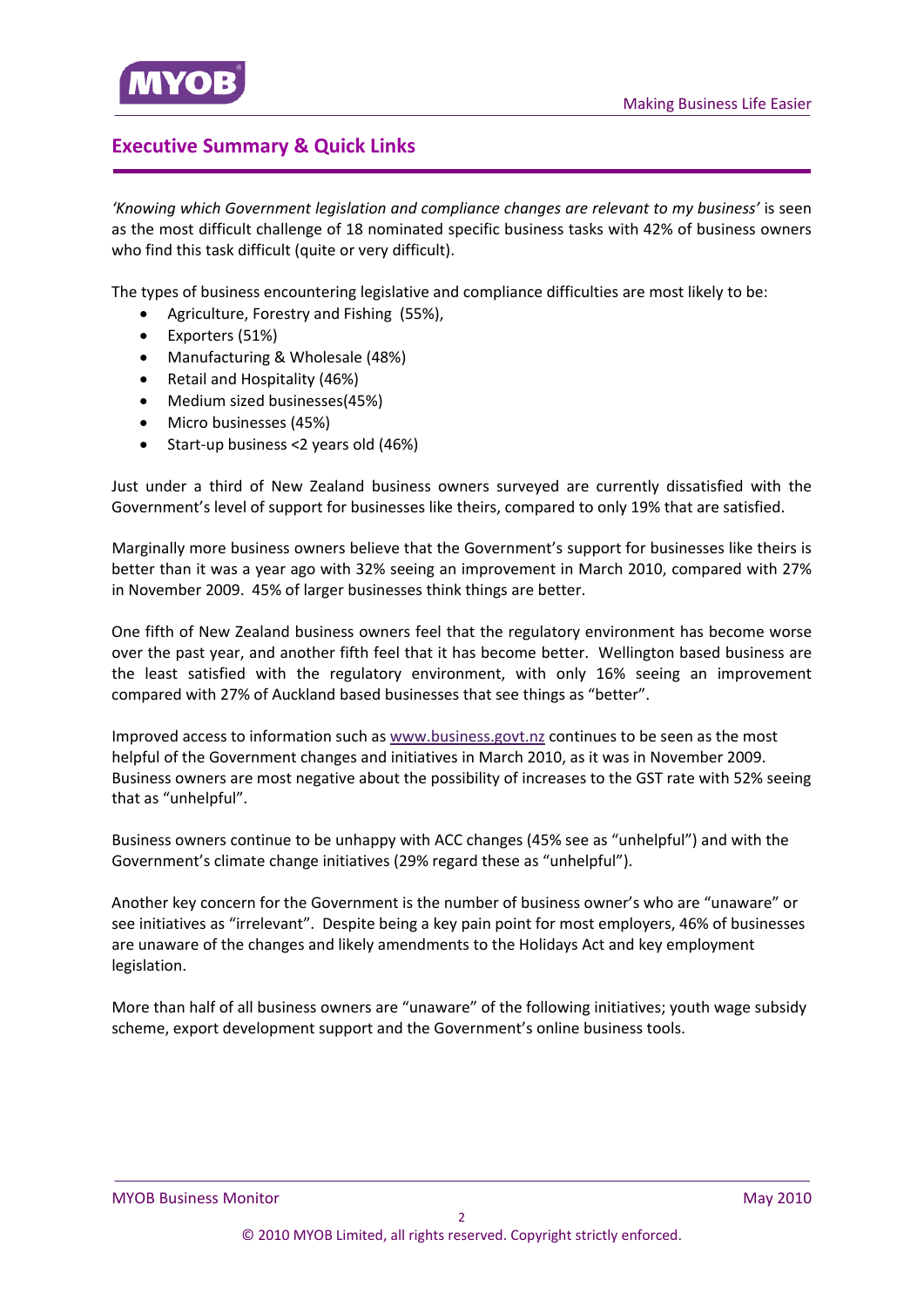

# **Table of Contents**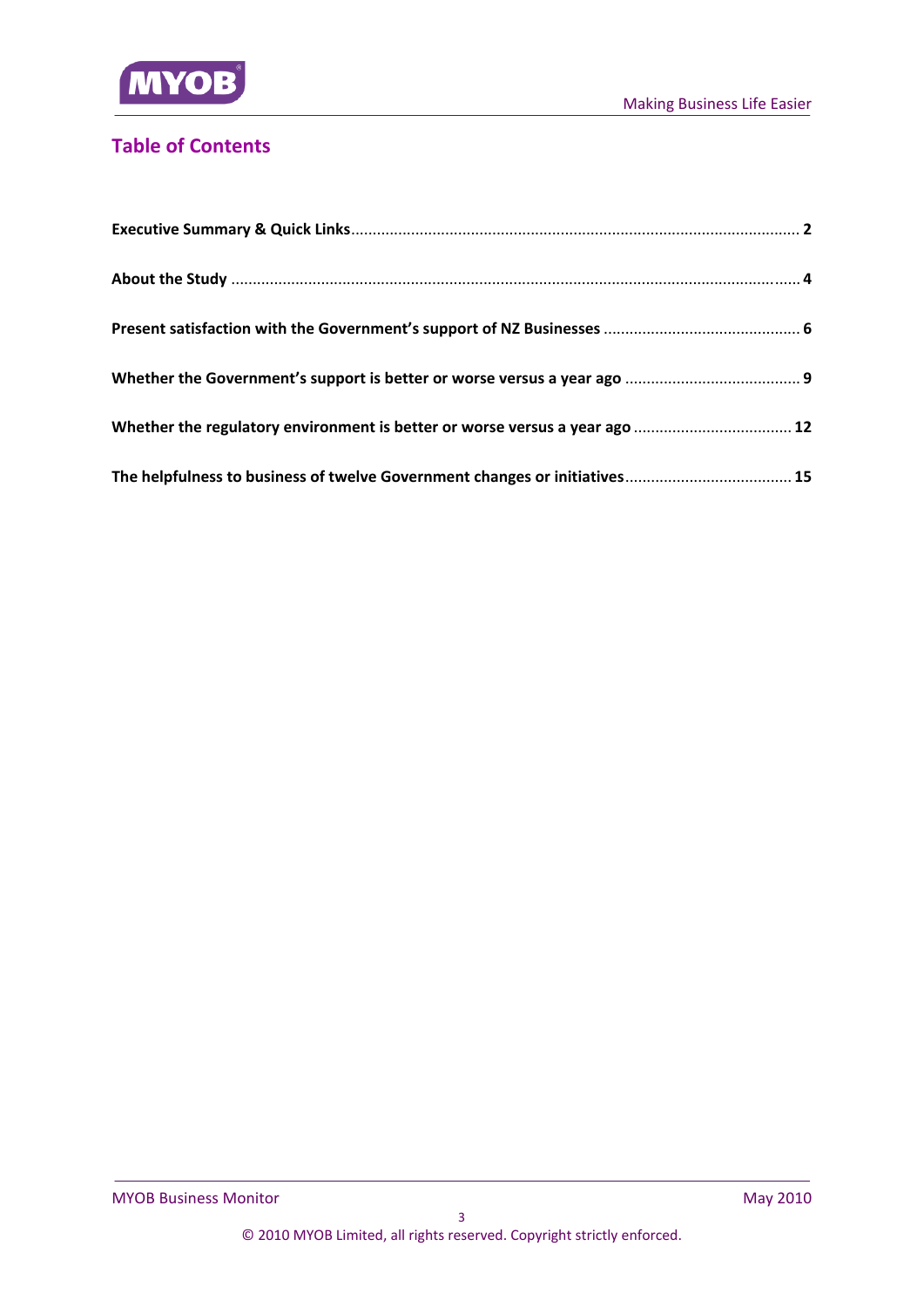<span id="page-3-0"></span>

# **About the study**

The MYOB Business Monitor is designed to research key areas of business performance, including profitability, cash flow and pipeline work, as well as business confidence and satisfaction in the support of Government. This report presents the summary findings for key indicators from the MYOB Business Monitor comprising a national sample of **1,006** business proprietors and directors, conducted in **March 2010**. The businesses participating in the online survey are defined as both non‐ employing and employing businesses with 0 employees ('sole traders'), 1‐4 employees ('micro businesses'), 5‐19 employees ('small businesses') and 20‐199 employees ('medium businesses'). Industries have been grouped (see next page) for the purposes of providing meaningful results based upon sample segments of reasonable size, and with a lower margin of error.

This research report was prepared by *The Financial Research Company* and fieldwork was completed by *Colmar Brunton* (a Millward Brown Company) for Julian Smith, General Manager – New Zealand, MYOB NZ Limited **julian.smith@myob.com** | **www.myob.co.nz**

The findings of this research are reported by industry type:

(Industries have been grouped as follows for the purposes of providing meaningful results based upon sample segments of reasonable size, and with a lower margin of error. Occasionally in this report, industries have been de-grouped where there are very different results between those in an industry grouping.)

| Industry                                                                 | Sample |
|--------------------------------------------------------------------------|--------|
| Agriculture, Manufacturing & Wholesale                                   | 242    |
| <b>Construction &amp; Trades &amp; Transport</b>                         | 134    |
| Finance & Insurance                                                      | 74     |
| <b>Professional &amp; Business Services</b>                              | 334    |
| Retail & Hospitality                                                     | 113    |
| Other Industries (not included above, but included in total results) 109 |        |
| Total                                                                    | .006   |

The findings of this research are also reported by Auckland, Wellington, Christchurch and Rest of New Zealand for some questions, and the sample size in each of these segments is as follows:

| Location                   | Sample |
|----------------------------|--------|
| AUCKLAND                   | 369    |
| <b>WELLINGTON</b>          | 139    |
| <b>CHRISTCHURCH</b>        | 109    |
| <b>REST OF NEW ZEALAND</b> | 389    |
| Total                      | 1,006  |

The findings of this research are also reported by City/Metro, Regional and Rural for some of the questions, and the sample size in each of these segments is as follows:

| Location             | Sample |
|----------------------|--------|
| CITY/METRO           | 365    |
| REGIONAL NEW ZEALAND | 417    |
| RURAL NEW ZEALAND    | 224    |
| Total                | 1,006  |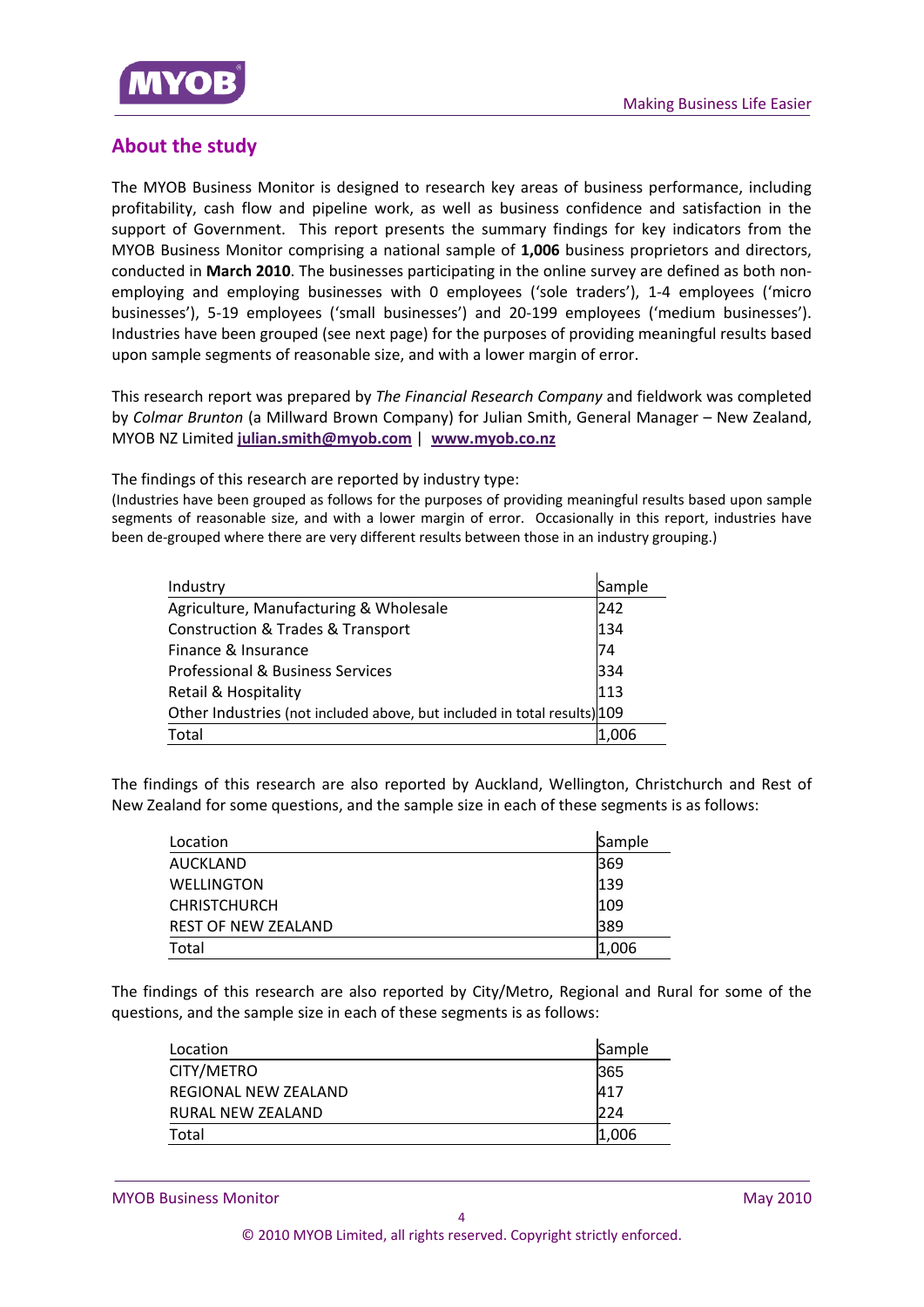

The findings of this research are also reported by the number of employees in each of the businesses surveyed and was capped for companies with less than 200 employees. The proportions of sole, micro, small and medium businesses are broadly in line with their proportions of all businesses in New Zealand, which explains the smaller size of the Small Business and Medium Business segments:

| Number of Employees/Business Type                      | Sample |
|--------------------------------------------------------|--------|
| 0 Employees/Sole Traders                               | 692    |
| 1-4 Employees/Micro Business                           | 210    |
| 5-19 Employees/Small Business                          | 76     |
| 20-199 Employees/Medium Business                       | 28     |
| 0-199 Employees/ Sole, Micro, Small, Medium Businesses | 1,006  |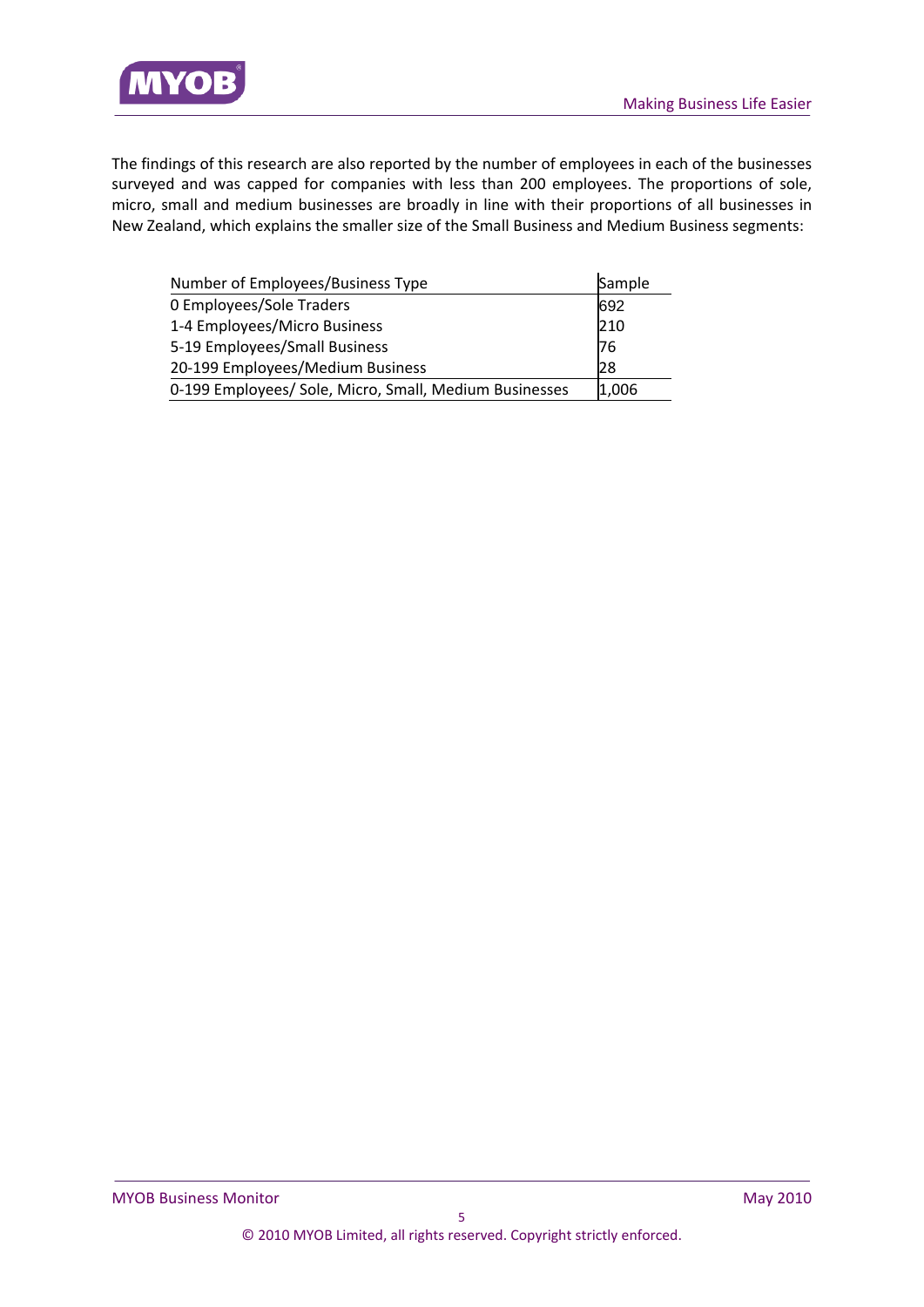<span id="page-5-0"></span>

# **Present Satisfaction with the Government's support of New Zealand Business**

**Just under a third of New Zealand business owners surveyed are currently dissatisfied with the Government's level of support for businesses like theirs, compared to only 19% that are satisfied with the Government's support.**

**While 46% of business owners surveyed are neutral about the Government's support for businesses like theirs, 31% are dissatisfied and only 19% are satisfied with the Government's level of support at this time.** (See Figures 1 and 1.2) **This dissatisfaction level is 7% less than current dissatisfaction with the Federal Government in Australia (38%) in terms of their support for Australian businesses.**

#### **Owners of medium businesses are most dissatisfied with the Government's support**

37% of medium business owners are dissatisfied with the Government's performance, but they are less like to be neutral, as 24% of them are satisfied with the Government's level of support. While micro business owners are slightly less dissatisfied (33%) than medium business owners are, they also report the least satisfaction (18%). (See Figure 1.1)

#### **Business owners in Wellington more dissatisfied than business owners in other locations**

Only 19% of Wellington based business owners are satisfied with the Government's support, while 36% of them are dissatisfied with that support. Business owners in Christchurch and the Rest of New Zealand (49% and 48% respectively) are more likely to be neutral. (See Figure 1.2)

# **Business owners in Retail & Hospitality, Construction & Trades and Transport most dissatisfied and least satisfied with the Government's support**

Business owners in the Retail & Hospitality industry express 40% dissatisfaction (up from 34% in Nov 09) and 14% satisfaction, and business owners in the Construction & Trades industry express 37% dissatisfaction and 14% satisfaction with the Government's support for businesses like theirs. (See Figure 1.3)

Base: Business owners and directors (n = 1,006) Q: How satisfied are you with the Government's level of support for businesses like yours at this time?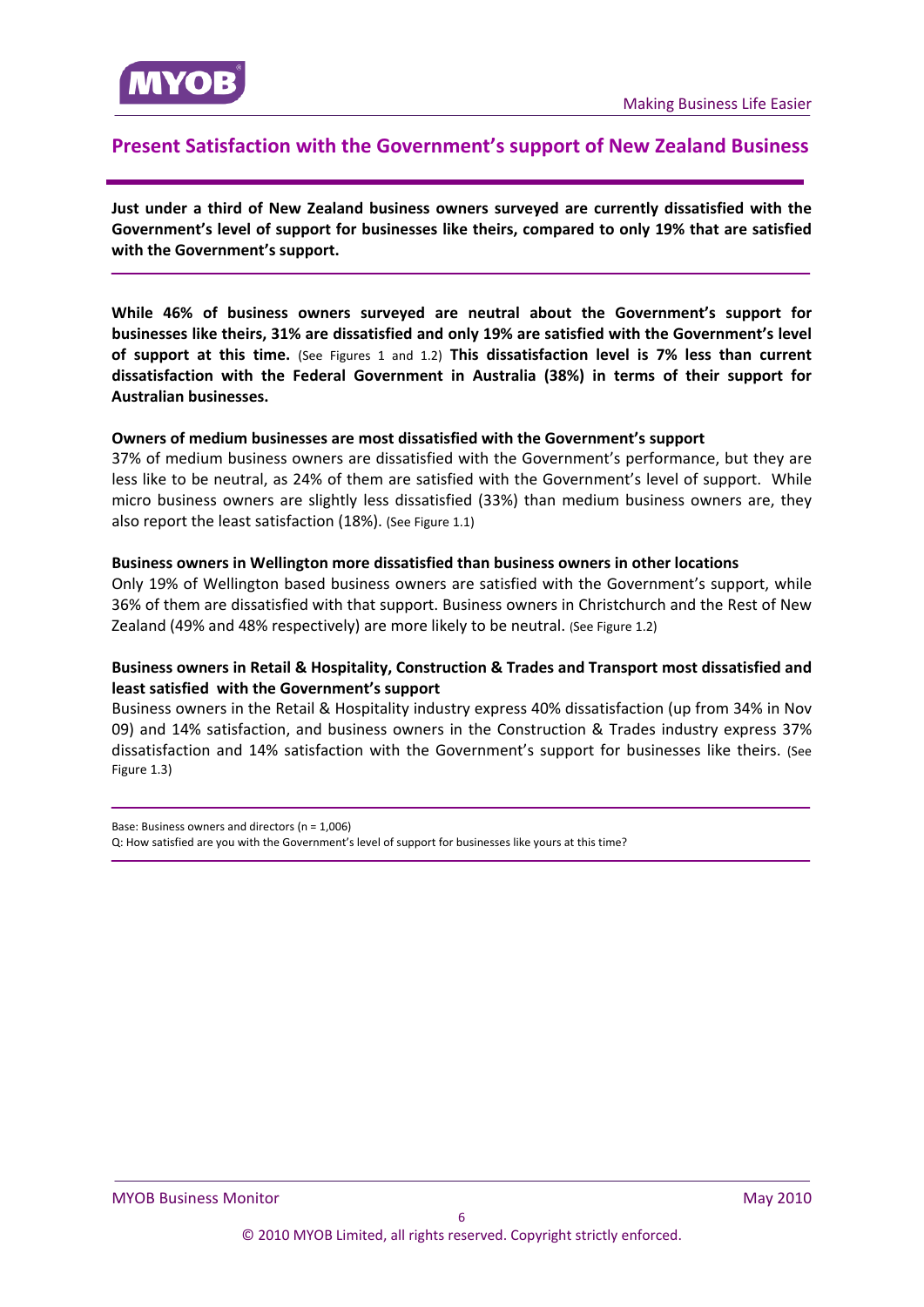

Figure 1: Dissatisfaction & Satisfaction with the Government's support of business in New Zealand: By Total Sample (% of n = 1,006)



Figure 1.1: Satisfaction & dissatisfaction with the Government's support of business in New Zealand: by Business Size / Number of Employees (% of n=1,006)

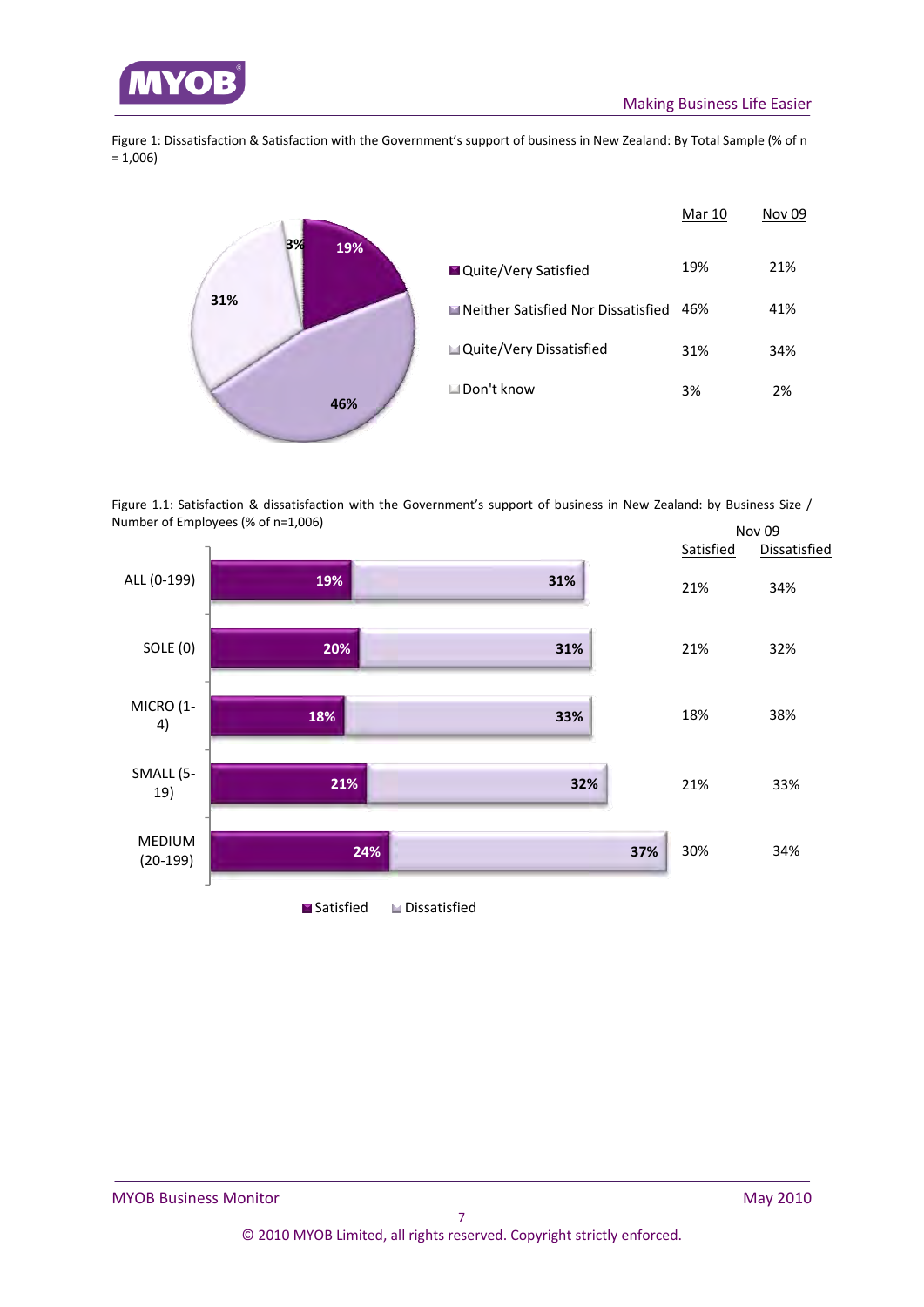



Figure 1.2: Satisfaction & dissatisfaction with the Government's support of business: by Location (% of n = 1,006)

Figure 1.3: Satisfaction & dissatisfaction with the Government's support of business: by Industry (% of n = 1,006)

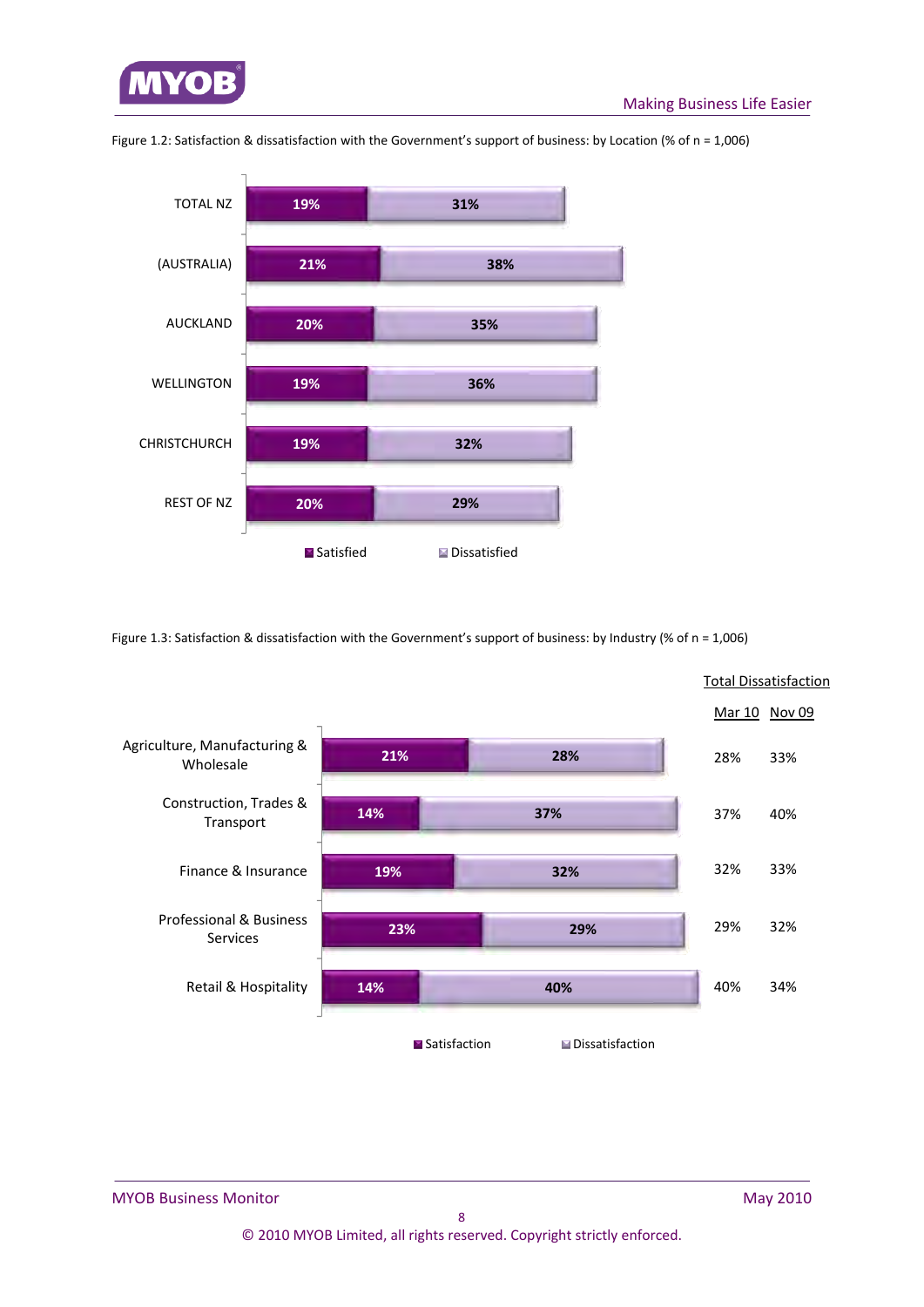<span id="page-8-0"></span>

# **Whether the Government's support is better or worse versus a year ago**

#### **Business owners believe that the Government's support for businesses like theirs is better than it was a year ago**

While 43% of business owners surveyed are neutral on this subject, 32% indicate that the Government's support is better than it was a year ago, and 21% say that it is worse (the political affiliation of each respondent is not known). (See Figure 2)

## **Owners of medium sized businesses are more positive and most likely to think that the Government's support has improved compared with a year ago**

45% of medium business owners feel that the Government's support has improved in the last year. The feelings of business owners in sole (31%), micro (31%) and small businesses (34%) are broadly in line with the averages recorded amongst all business owners in this survey. (See Figure 2.1)

#### **Business owners in Christchurch and Auckland more positively compare the Government's support versus a year ago than business owners in Wellington and Rest of New Zealand do**

37% of Christchurch and 35% of Auckland business owners say that the Government's support for businesses like theirs is better than it was last year. Yet only 28% of business owners in Wellington see improvements in the Government's support, compared with 21% there who see that support as worse than a year ago. (See Figure 2.2)

#### **Business owners in Transport are the most positive about the Government's support**

Twice as many business owners in the Transport industry are positive (40%) than are negative (20%) about the Government's support now compared with a year ago. Business owners in Agriculture, Forestry and Fisheries are more likely to be positive (36%) than negative when comparing the Government's support versus a year ago (22%). In most other categories the largest proportion of business owners is close to the neutral (neither better nor worse) result overall (43%). (See Figure 2.3)

Base: Business owners and directors (n = 1,006) Q: Overall, do you feel that the Government's support for small businesses is better or worse versus a year ago?



Figure 2: Whether the Government's support of business in New Zealand better or worse versus a year ago: By Total Sample (% of n=1,006)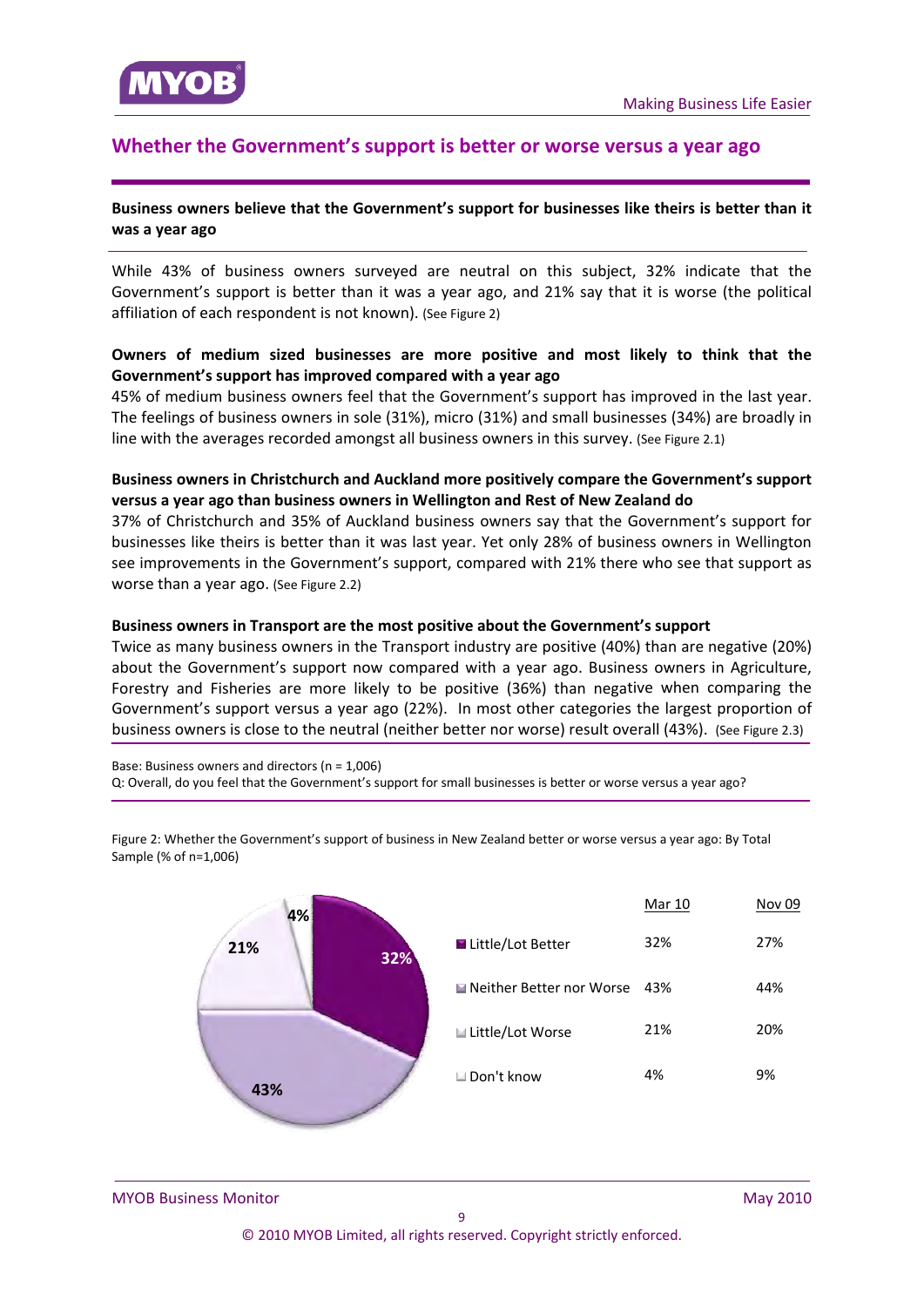



Figure 2.1: Whether the Government's support of business in New Zealand better or worse versus a year ago: by Business Size/Number of Employees (% of n=1,006)

Figure 2.2: Whether the Government's support of business in New Zealand better or worse versus a year ago: by Location (% of n = 1,006)

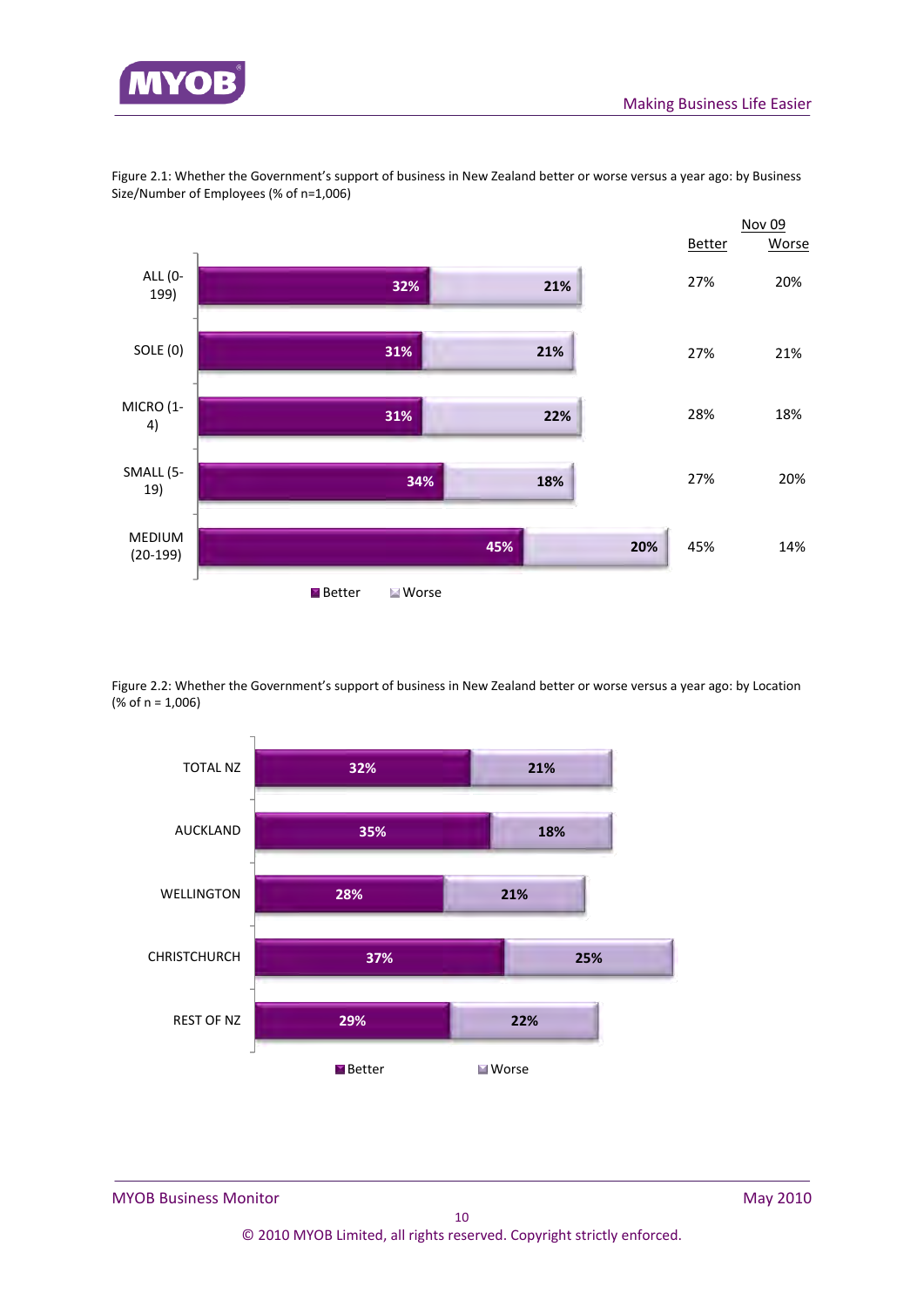

Figure 2.3: Whether the Government's support of business in New Zealand better or worse versus a year ago: by Industry (% of n = 1,006)

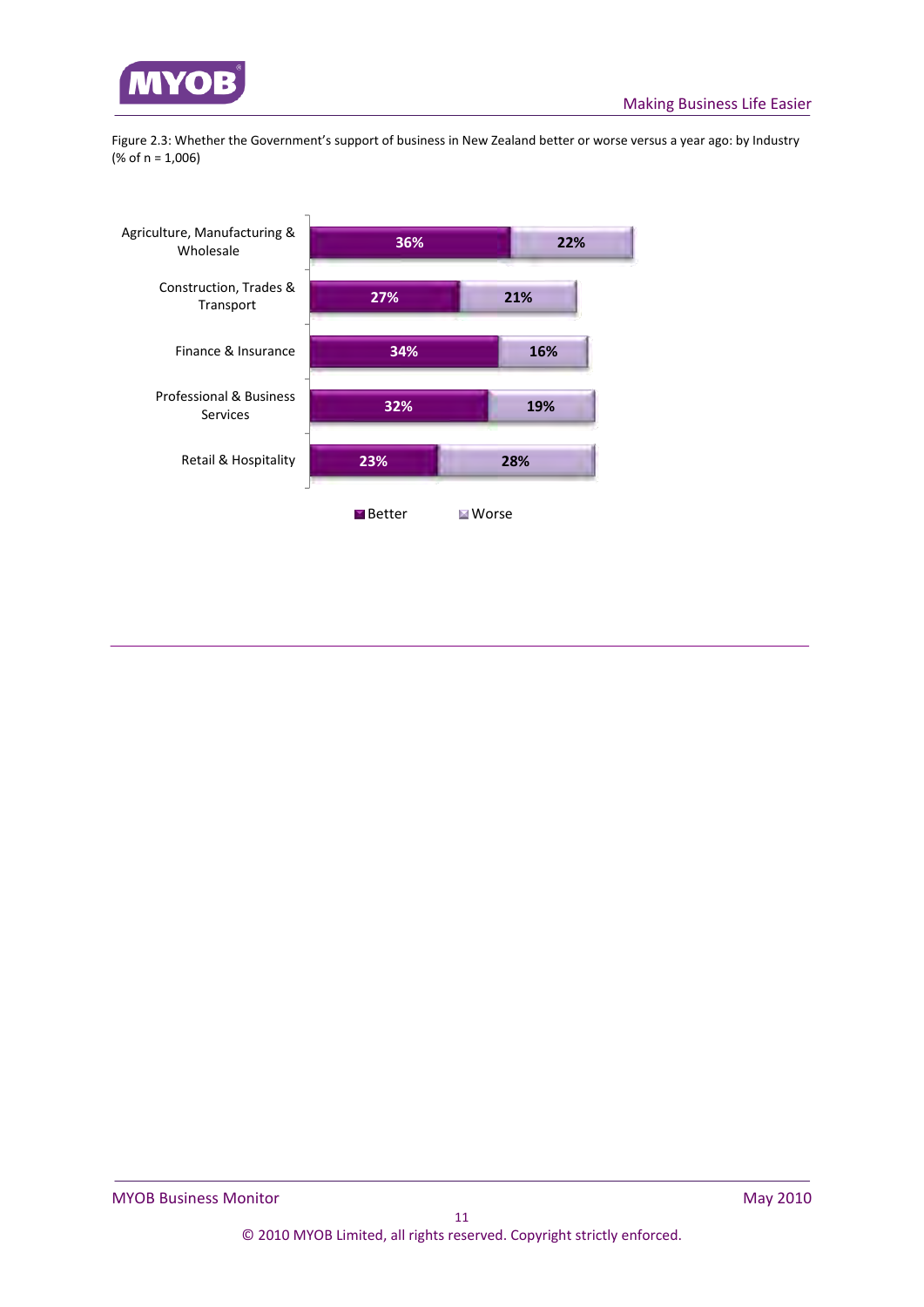# <span id="page-11-0"></span>**Whether the regulatory environment is better or worse versus a year ago**

## **One fifth of New Zealand business owners feel that the regulatory environment has become worse over the past year, and another fifth feel that it has become better**

While 49% of business owners surveyed are neutral on this question, 21% say that the regulatory environment is better than a year ago, and 20% say that it is worse. (See Figure 3)

#### **Owners of small (33%) and medium (32%) businesses are the only ones more likely to think the regulatory environment is better rather than worse than it was a year ago**

The feelings of sole traders are divided, with 20% saying the regulatory environment is 'better' and 20% saying it is 'worse', whereas only 16% of small business owners report the regulatory environment as being worse than a year ago. Micro business owners are divided on the point, with 23% saying that it is 'better' and 23% saying that it is 'worse'. (See Figure 3.1)

#### **Business owners in Auckland are more likely to think it is better (27%) than it is worse (16%)**

Wellington business owners are not so positive  $-$  only 16% of them report that the regulatory environment is better, while 22% say that it is worse. Christchurch business owners are also less negative than positive, with 20% saying that the regulatory environment is better and 24% saying that it's worse. Those business owners in the 'Rest of New Zealand' are more evenly divided (20% better/22% worse) on the question. (See Figure 3.2)

#### **Business owners in Retail & Hospitality far more negative than they are positive about current regulatory environment**

24% of the business owners in Retail and Hospitality report that the regulatory environment is worse, while only 13% say that it is better. Business owners in Construction & Trades industry are slightly more likely to dsay that it is worse (20%) than it is better (18%). Business owners in the Professional & Business Services industry are more positive on this question, with 24% reporting the regulatory environment as better now than a year ago, compared with 15% reporting that it is worse. Business owners in Finance & Insurance are also fairly evenly divided, with 22% saying that it is 'better' and 20% saying that it is 'worse'. (See Figure 3.3)

Base: Business owners and directors (n = 1,006) Q: And how would you describe the regulatory environment for businesses versus a year ago?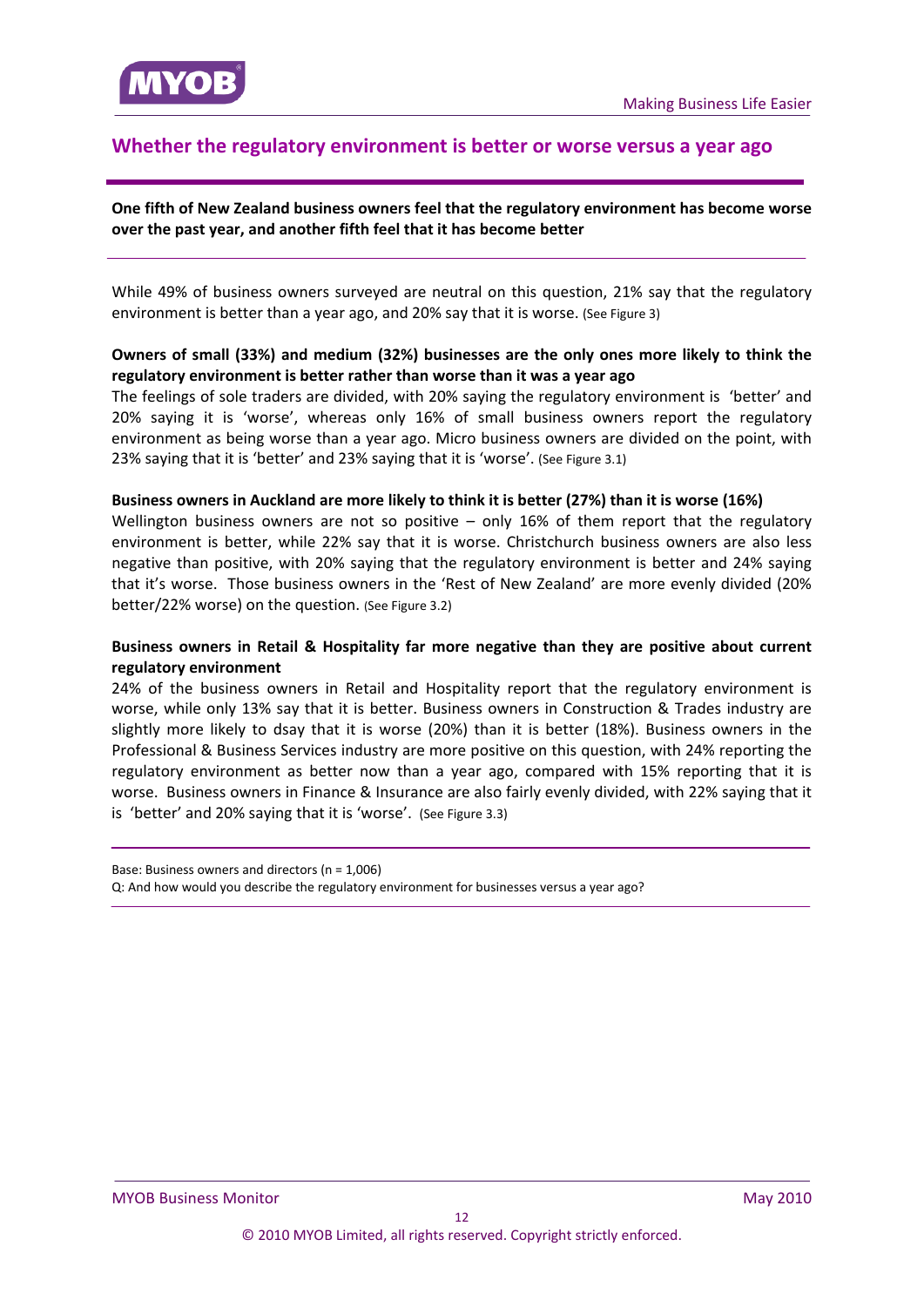

**21% 49% 20% 10%** ■ Lot/Little Better ■Neither Better or Worse Lot/Little Worse Don't know Mar 10 Nov 09 21% 21% 49% 47% 20% 22% 10% 10%

Figure 3: Whether the regulatory environment better or worse versus a year ago: By Total Sample (% of n = 1,006)

Figure 3.1: Whether the regulatory environment better or worse versus a year ago: by Business Size/Number of Employees (% of n = 1,006)

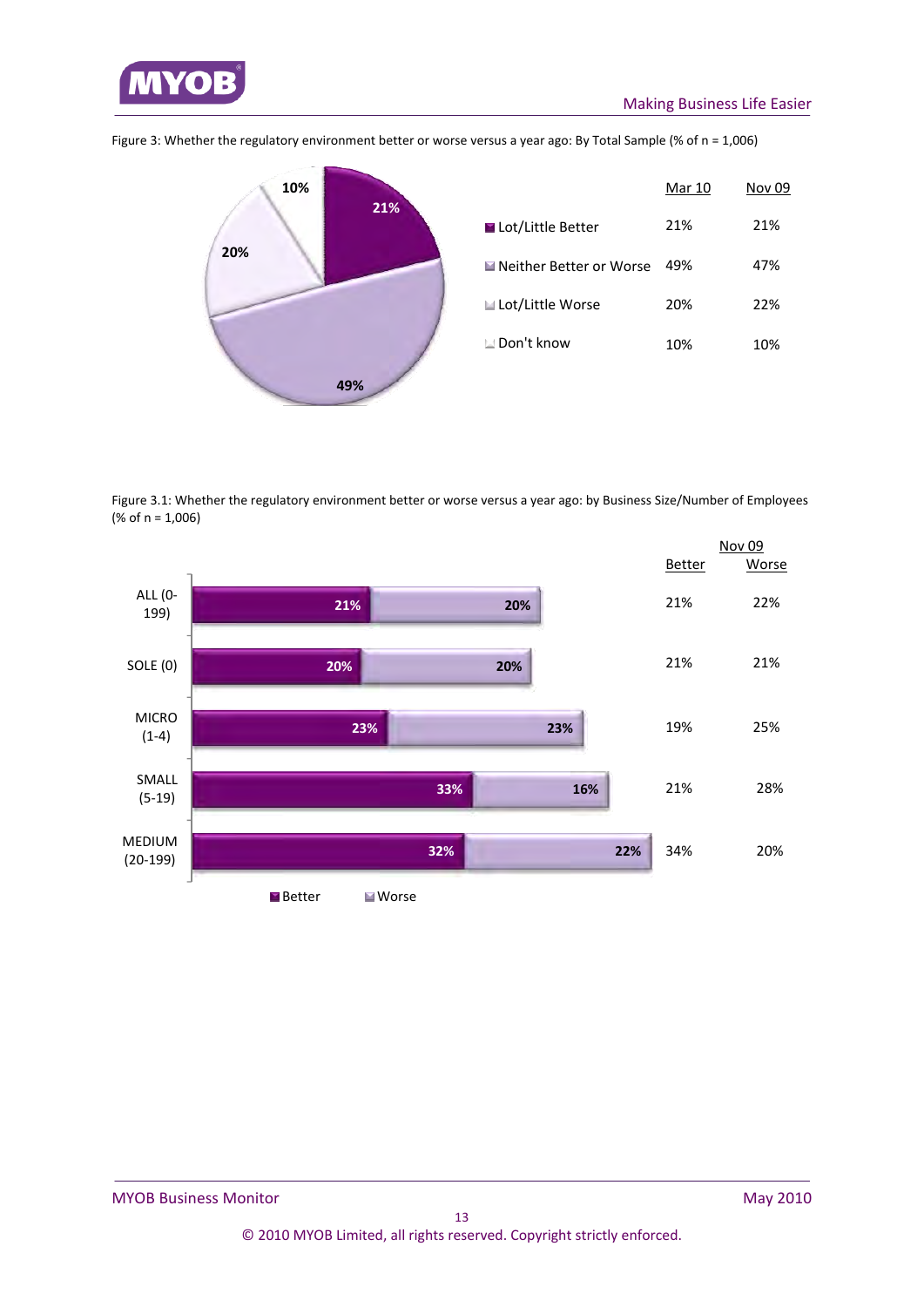





Figure 3.3: Whether the regulatory environment better or worse versus a year ago: by Industry (% of n = 1,006)

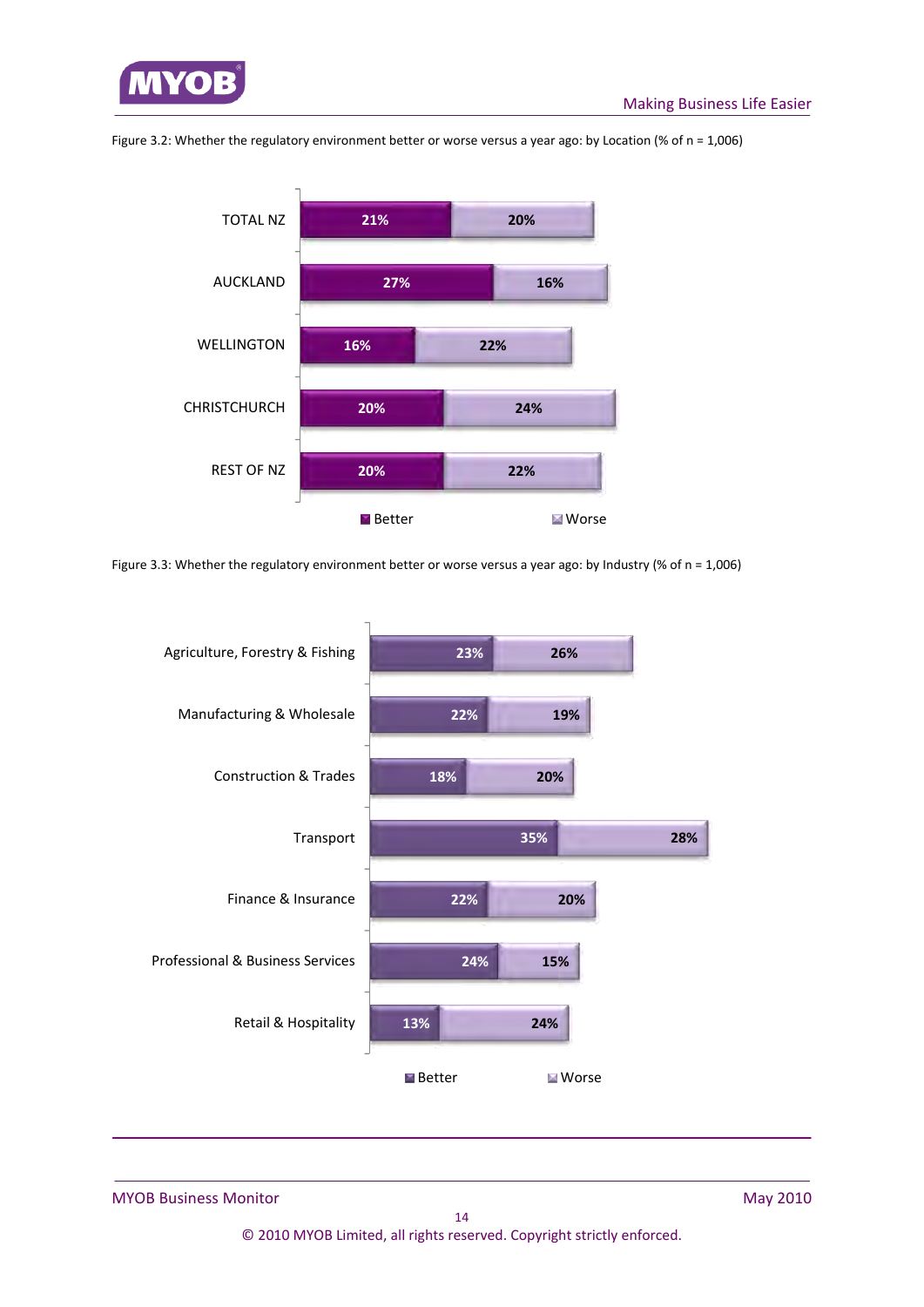<span id="page-14-0"></span>

# **The helpfulness to business of twelve Government changes and initiatives**

## **Improved access to information such as www.business.govt.nz continues to be seen as the most helpful of the Government changes and initiatives in March 2010, as it was in November 2009.**  Despite being seen as the most helpful initiative, it is only used as a source of information by 3% of **business owners (see MYOB Business Monitor, April 2010)**

Improved access to business information such as **www.business.gov.nz** is seen by 23% of the business owners in this survey to be 'helpful' and by only 6% of the business owners in this survey to be 'unhelpful'. Only one other Government initiative surveyed (Government online business tools) has a much more positive response (13% 'helpful') than it has a negative response (5% 'unhelpful'). (See Figure 4) The business owners who most appreciate the helpfulness of improved online access to Government business information own medium businesses (32% 'helpful').

# **Of the 12 Government changes and initiatives that have been introduced or are currently proposed, the most negative response from business owners is about the possibility of increased GST rates, which 52% of business owners surveyed in March 2010 would find unhelpful, and only 8% would find helpful.**

This is clearly the initiative that will most likely be resented by NZ business owners, with 52% deeming this to be 'unhelpful', 8% deeming it to be 'helpful' and only 12% being neutral about the initiative. (See Figure 4)

Those business owners who see this initiative as most unhelpful are in Transport (67%), Construction and Trades (62%), Manufacturing and Wholesale (61%) and Real Estate and Property (58%). Business owners with annual business revenue of \$5m+ are also very negative (58% 'unhelpful') about the possibility of increased GST rates, as are business owners with a website (57% 'unhelpful') and business owners who buy goods and supplies online (56% 'unhelpful').

#### **Business owners continue to respond negatively to the ACC changes**

45% of all business owners surveyed (compared with 40% in November 2009) believe that the ACC changes are unhelpful, and only 8% believe that they are helpful (compared with 9% in November 2009). (See Figure 4)

Those business owners who are considerably more negative about the helpfulness of the ACC changes are in Transport (62%), Agriculture, Forestry and Fishing (56%), Manufacturing and Wholesale (52%), or have a business established for more than 10 years (51%). Those business owners who respond less negatively (but still more negatively than positively) to these changes have annual business revenue of \$5m+ (31% 'unhelpful') or own a medium business (35% 'unhelpful') or are in Finance and Insurance (39% 'unhelpful').

# **Business owners in this survey are seven times more likely to find Government's climate change initiatives unhelpful rather than helpful**

29% of the business owners in this survey say that they find the Government's climate change initiatives 'unhelpful', and only 4% say that they are 'helpful'. (See Figure 5) Those business owners more likely to consider these initiatives 'unhelpful' are more likely male (32%) than female (23%), and far more likely to be located in Rural New Zealand (49%), and to be in the Agriculture, Forestry and Fishing industry sector (53%).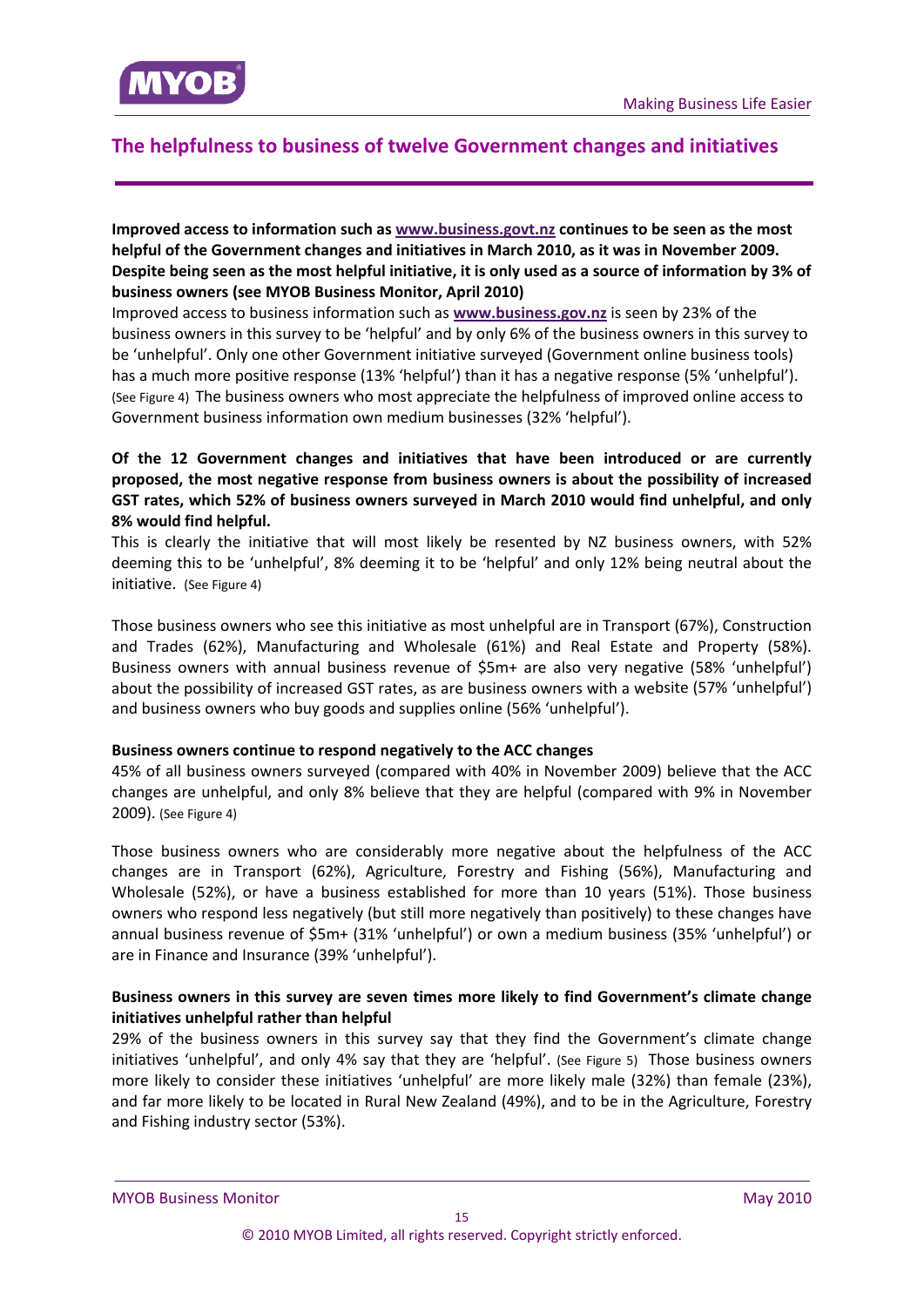

## **As many as are opposed to climate change initiatives are opposed to proposed property tax changes**

29% of the business owners in this survey say that they would find the proposed property tax changes 'unhelpful', and only 8% believe that they could be 'helpful'. (See Figure 5) As to be expected, those in Real Estate and Property (67% 'unhelpful') are far and away the most opposed to this proposed change. And at the very other end of the scale are owners of Transport businesses (14% 'unhelpful').

## **Export development support initiatives not as well known as they could be by those to whom they would be of most benefit**

While the export development support initiatives are unknown to 63% of all the business owners surveyed in New Zealand (n=1006), they are also unknown to 44% of those businesses identified in this survey as Exporters (n=129). (This number or base here is too small to analyse by location or business sector.) Those business owners who are Exporters and are aware of these export development support initiatives are equally divided on whether they are 'helpful' (14%) or 'unhelpful' (14%).

Base: Business owners and directors (n = 1,006)

Q: From what you know about them, which of these government changes and initiatives have been helpful to businesses like yours?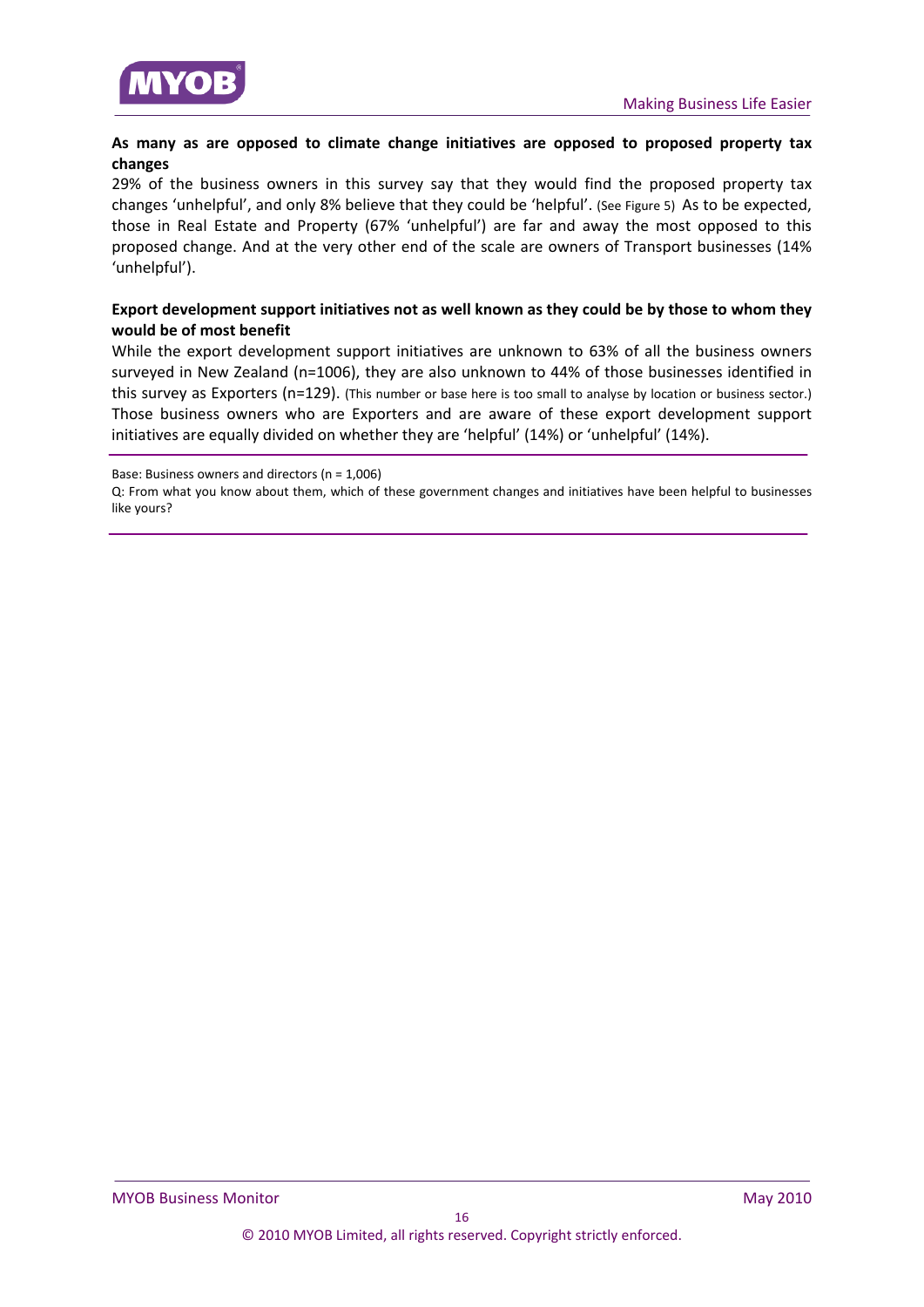



Figure 4: Helpfulness or otherwise of twelve Government changes and initiatives, by Total Sample (% of n = 1,006)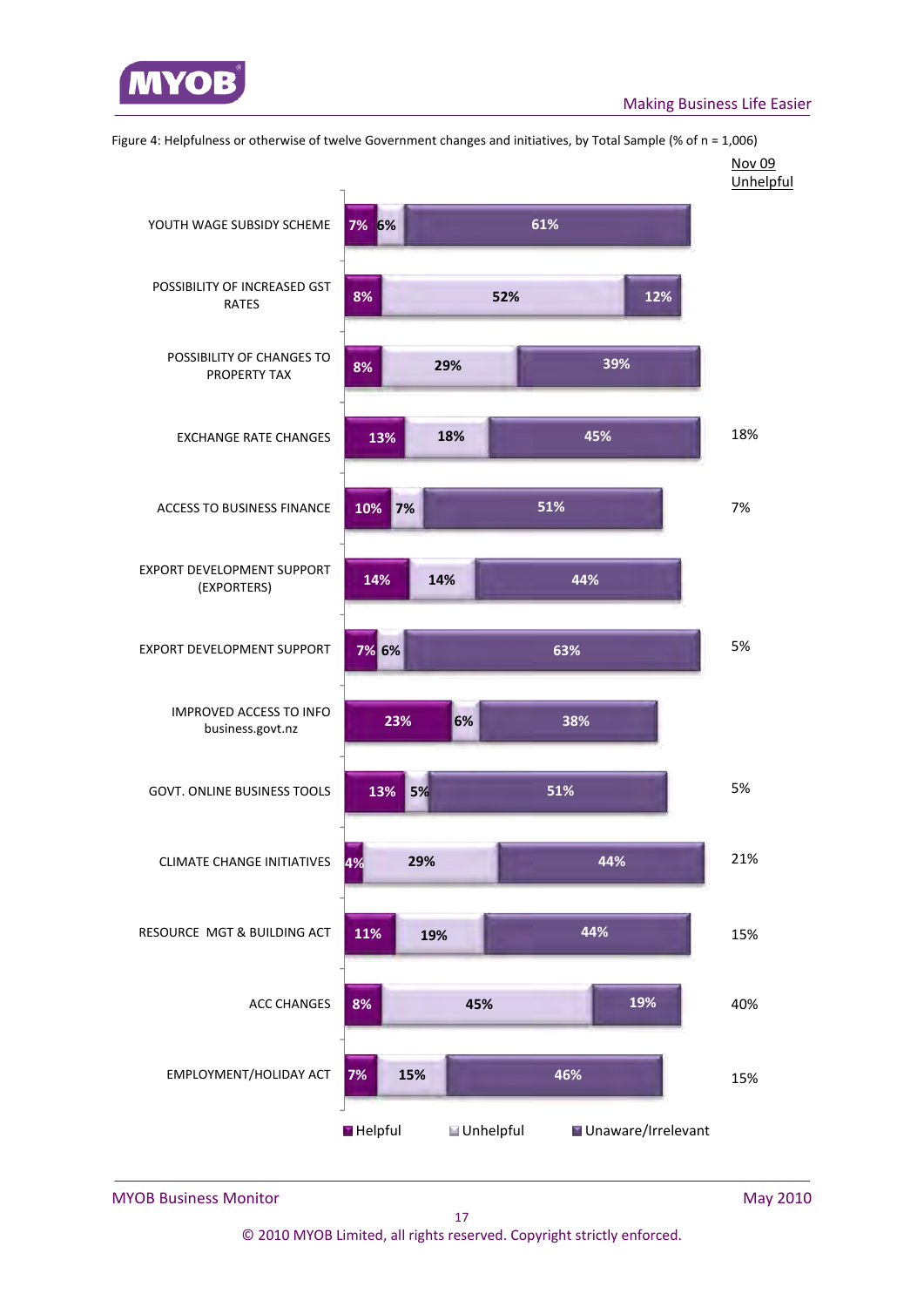



Figure 4.1: Helpfulness of **ACC Changes**: by Business Size/Number of Employees (% of n = 1,006)

Figure 4.2: Helpfulness of **ACC Changes**: by Location (% of n = 1,006)

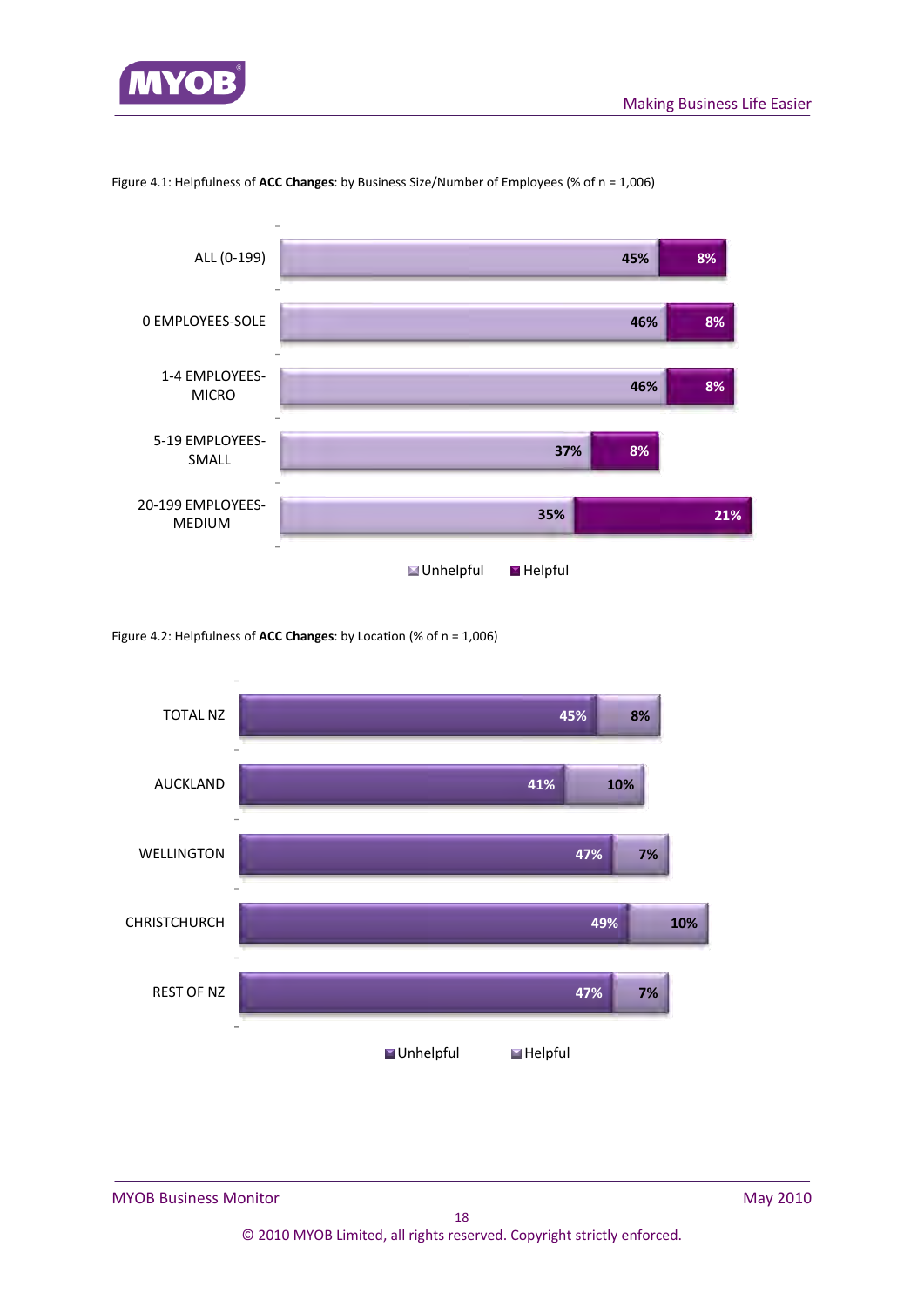

#### Figure 4.3: Helpfulness of **Climate Change Initiatives**: by Business Size/Number of Employees (% of n = 1,006)



Figure 4.4: Helpfulness of **Climate Change Initiatives**: by Location (% of n = 1,006)